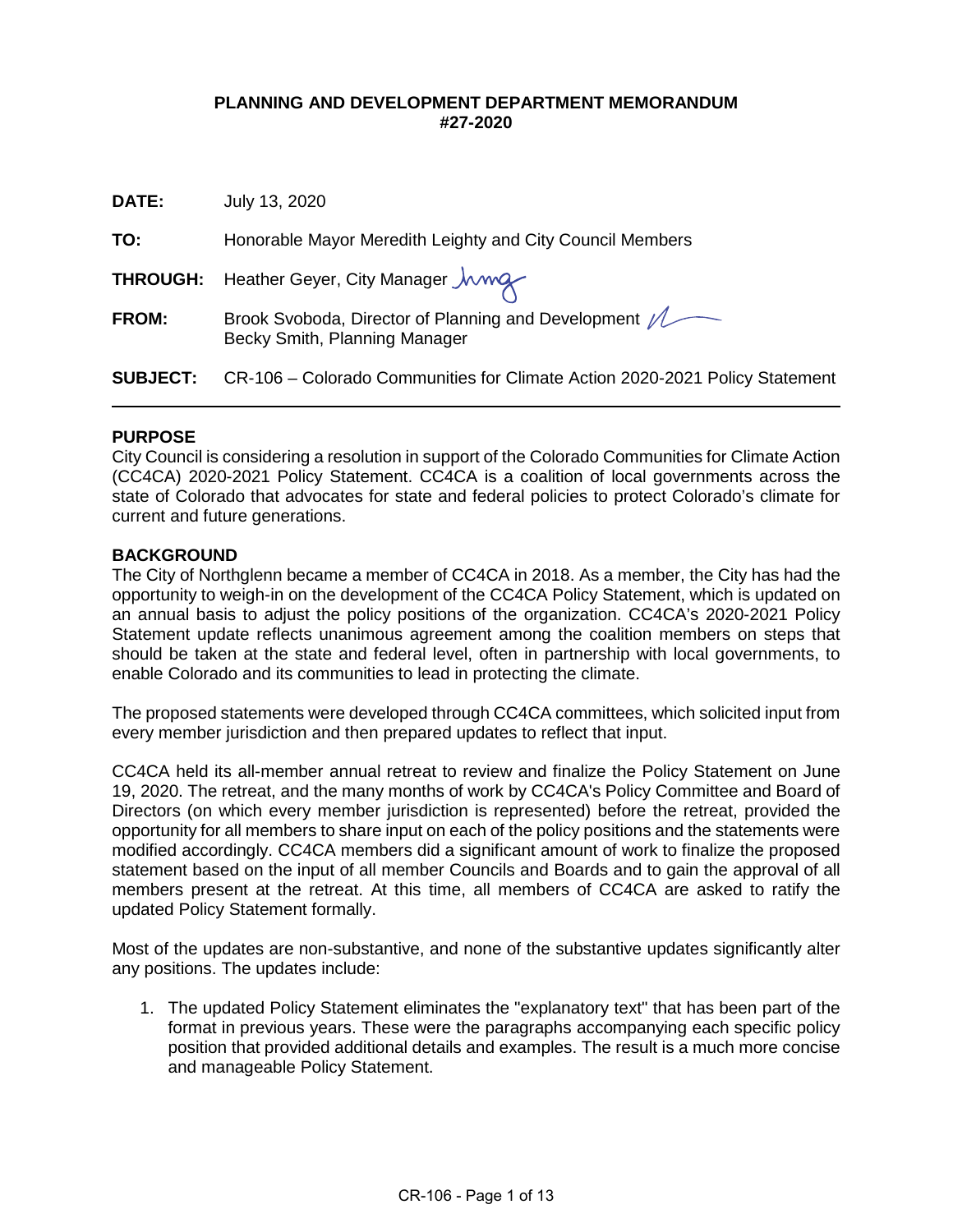CR-106 – CC4CA 2020-2021 Policy Statement July 13, 2020 Page 2 of 2

- 2. The most significant substantive changes compared to the 2019-2020 Policy Statement are all still only minor changes:
	- "Resilience" is more clearly called out in the first General Policy Principle and in policy positions #5 (calling to remove barriers allowing local governments to implement resilience-oriented strategies) and #26 (encouraging post-disaster recovery efforts to improve resilience to future disasters).
	- Position #7, which supports a public process for evaluating retail energy choice options for local jurisdictions, now supports such a process for evaluating both retail and wholesale energy choice options for local jurisdictions.
	- Position #24 adds "reuse" to "recycling and composting."
	- There is a new position #25, which encourages the adoption of climate-positive innovations drawing from the lessons learned during the pandemic.
- 3. All of the other proposed changes are for grammatical purposes, to improve clarity, or maintain clarity when removing the explanatory text.

## **BUDGET/TIME IMPLICATIONS**

CC4CA seeks membership approval on the Policy Statement annually. There are no direct budget impacts from this item.

## **STAFF RECOMMENDATION**

Staff recommends approval of CR-106.

## **STAFF REFERENCE**

If Council members have any comments or questions, they may contact Brook Svoboda, Director of Planning and Development, at 303.450.8937 or [bsvoboda@northglenn.org.](mailto:bsvoboda@northglenn.org)

### **ATTACHMENTS**

1. CC4CA 2020-2021 Policy Statement with tracked changes from the June 1, 2020 review of the draft policy statement

CR-106 – Colorado Communities for Climate Action 2020-2021 Policy Statement CC4CA 2020-2021 Policy Statement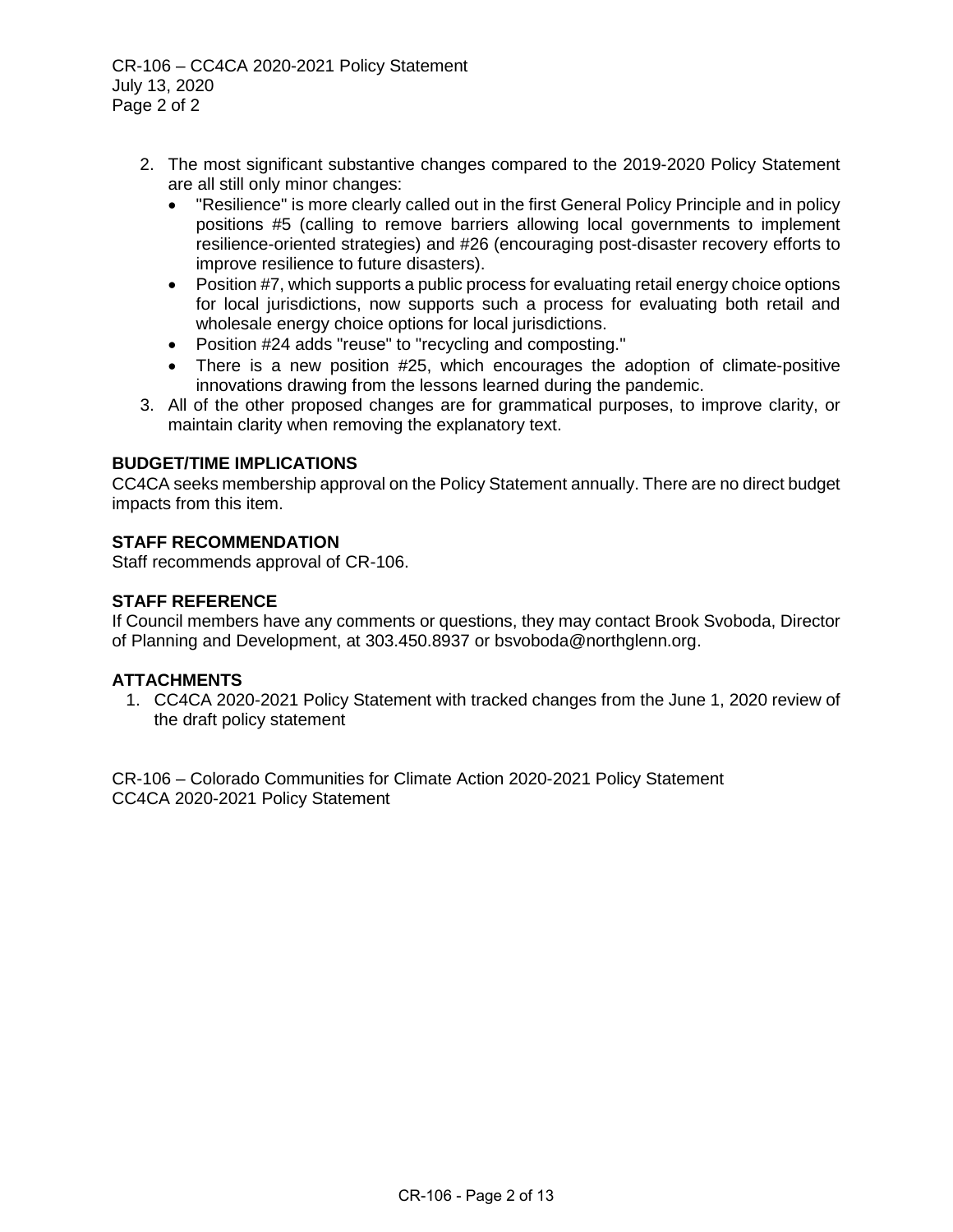## **CC4CA 2020-2021 Policy Statement**

#### Adopted by the Board of Directors on June 19, 2020 **For Ratification By Each CC4CA Member Jurisdiction (Substantive Changes from the 2019-2020 Policy Statement are Displayed)**

Colorado Communities for Climate Action is a coalition of local governments advocating for stronger state and federal climate policy. CC4CA's policy priorities for 2020-2021 reflect unanimous agreement among the coalition members on steps that should be taken at the state and federal level, often in partnership with local governments, to enable Colorado and its communities to lead in protecting the climate. 

CC4CA generally focuses on legislative, regulatory, and administrative action, supporting efforts that advance the general policy principles and the detailed policy positions described below, and opposing efforts that would weaken or undermine these principles and positions.

### **General Policy Principles**

The following general principles guide the specific policies that Colorado Communities for Climate Action supports:

Collaboration between state and federal government agencies and Colorado's local governments to advance local climate protection and resilience.

State and federal programs to reduce carbon pollution, including adequate and ongoing funding of those programs.

Analyses, financial incentives, *infrastructure*, and enabling policies for the development and deployment of clean energy technologies.

Locally driven and designed programs to support communities impacted by the clean energy transformation.

Prioritizing policies that put people at the center of decision-making, minimizing disparities in growing the clean economy, especially for historically marginalized communities, and enhancing equitable outcomes for all.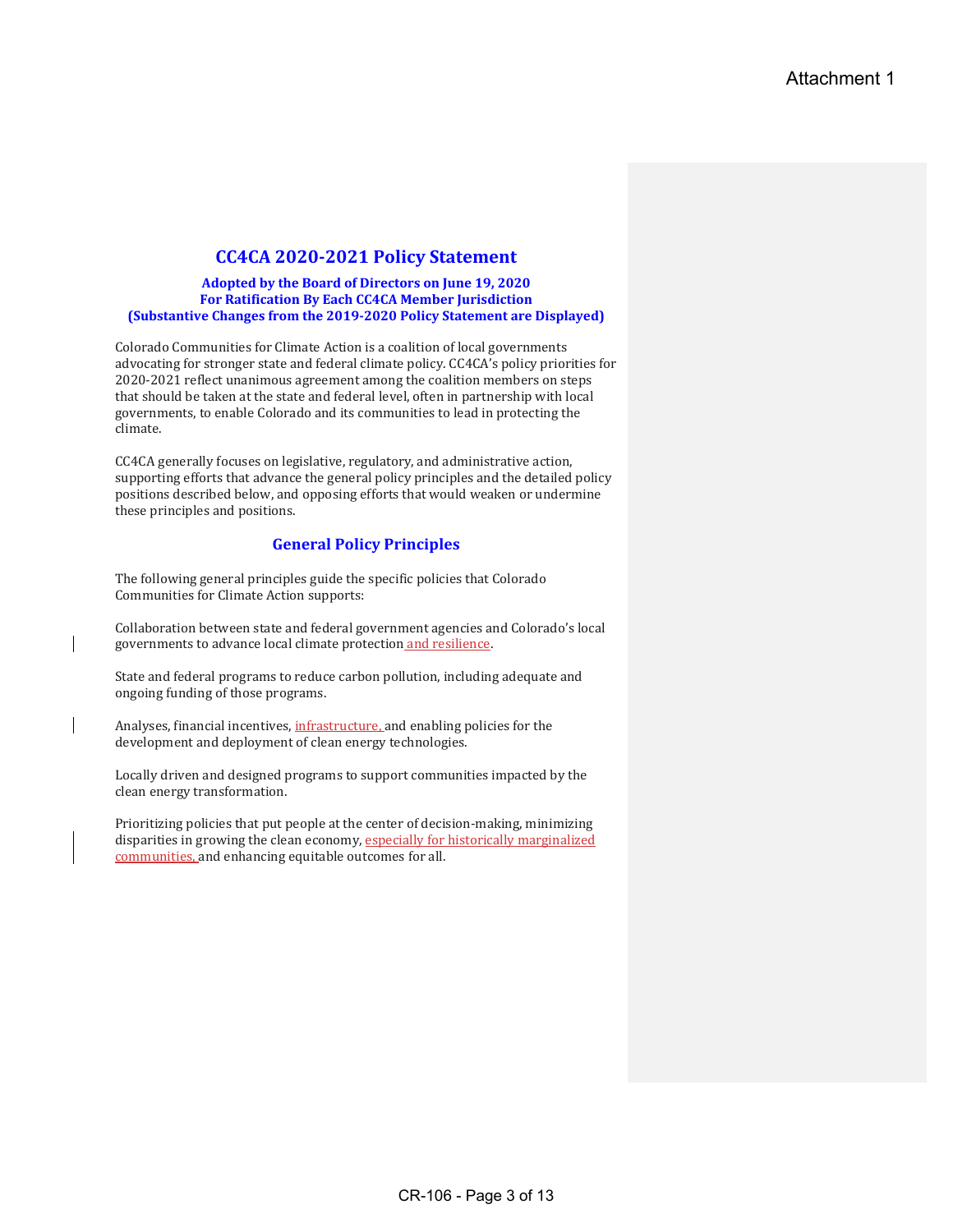#### **Policy Positions**

Colorado Communities for Climate Action supports the following policy positions:

#### *Statewide Climate Strategies*

**1. Reduce statewide carbon emissions consistent with or greater than the**  State of Colorado's 2019 codified goals.

**2. Secure accurate, frequent state greenhouse gas inventories and forecasts** for Colorado which are made accessible to local governments and designed to **be** useful for stakeholders.

**3. Adopt a comprehensive market-based approach to reduce Colorado's**  greenhouse gas emissions that ensures the benefits accrue justly and **<u>equitably to impacted communities</u>** 

**4. Expand consideration of the environmental and health costs associated with** the use of fossil fuels in making and implementing climate-related policy.

#### *Local Climate Strategies*

**5. Remove barriers and promote opportunities that allow counties and**  municipalities to maximize the deployment of local clean energy and climate**related strategies, including resilience-oriented strategies, while promoting** affordable, accessible, and equitable delivery of reliable clean energy.

**6.** Enable local governments to obtain the energy use and other data from utilities and state agencies that they need to effectively administer climate **and clean energy programs.**

**7. Support a comprehensive public process for evaluating retail and wholesale energy choice options for communities, informed by a broad variety of stakeholders.**

**8. Support policies that promote the efficient use of energy in buildings.** 

**9. Provide for cost-effective and equitable policies, strategies, and practices that enable and accelerate beneficial electrification, reduce GHG emissions, improve quality of life, and make the electric grid more robust and resilient.** **Deleted: 7. Support a public process for evaluating** retail and wholesale energy choice options for local jurisdictions that is led by the state and informed by **a broad variety of stakeholders.¶**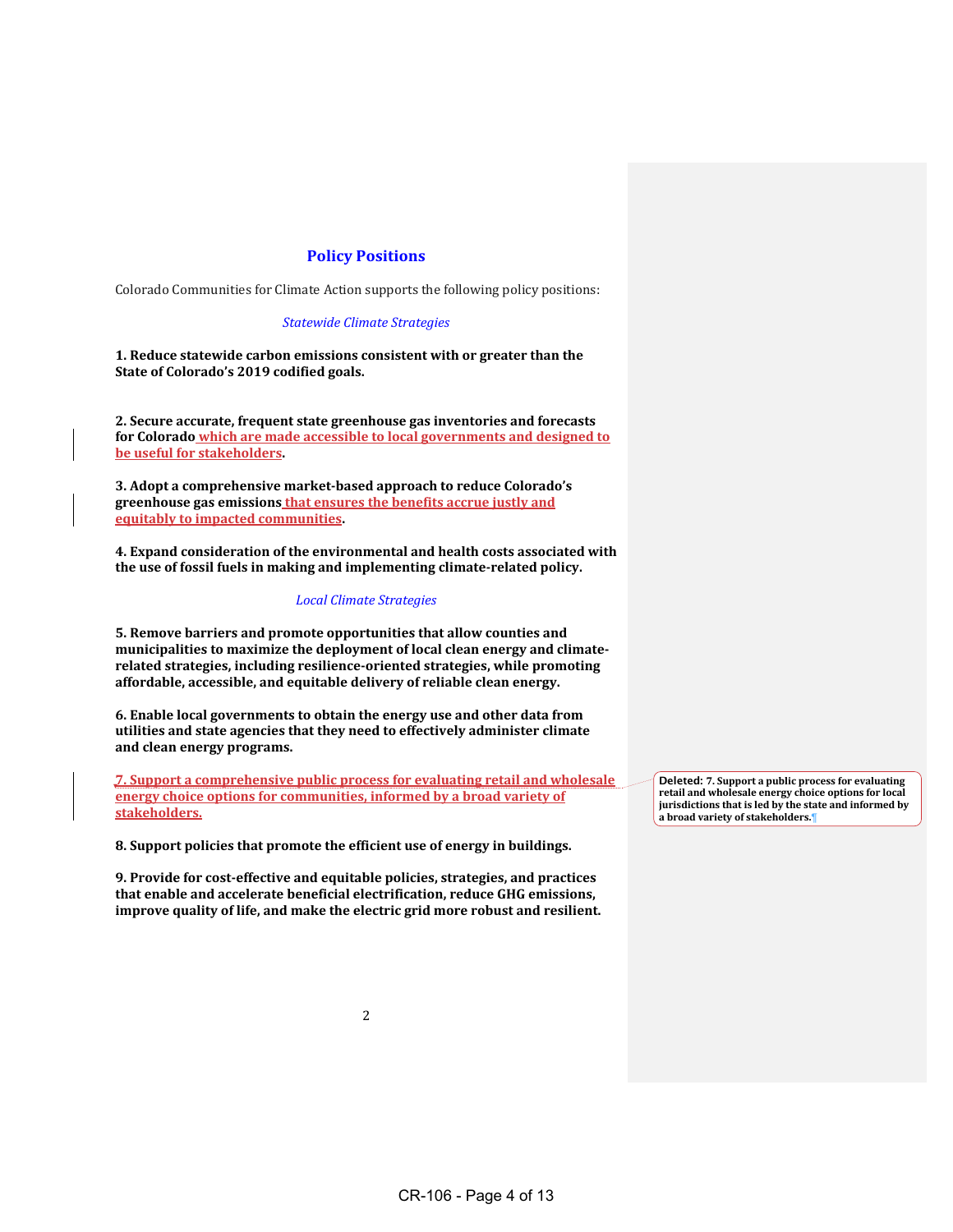#### *Energy Generation*

**10.** Accelerate retirement of existing fossil fuel generation facilities and their replacement with cost-effective and reliable clean energy supplies, through means that protect both utilities and consumers.

**11.** Expand the ability of electric cooperatives to independently purchase local renewable electricity and take other steps to reduce carbon pollution.

**12. Modernize energy infrastructure to enhance community-based resilience** and integrate distributed energy resources.

#### *Energy Efficiency*

13. Expand demand side savings from efficiency and conservation for all **energy types.** 

**14. Support ongoing and sustainable funding for weatherization and** renewable energy assistance to low-income households, including those from coal-dominated economies, so that all Coloradans have access to comfortable **and affordable homes.**

**15. Support ongoing and sustainable funding for programs that assist** communities in transition from coal-dominated economies.

**16. Provide counties and statutory cities and towns with the same authority** held by home rule cities to implement local energy conservation policies and **programs.**

#### *Transportation*

**17. Ensure effective implementation of Colorado's vehicle emissions**  standards and other regulatory and programmatic activities designed to reduce carbon emissions from vehicles.

**18. Implement the 2020 Colorado Electric Vehicle Plan and other efforts to increase electrification of all motor vehicles.**

19. Increase funding and policy incentives for multimodal transportation and **multimodal-friendly development statewide.**

3

**Deleted: Expanding distributed generation, energy**  storage, high levels of renewable energy generation **(distributed and utility-scale), and appropriate technologies through grid modernization.**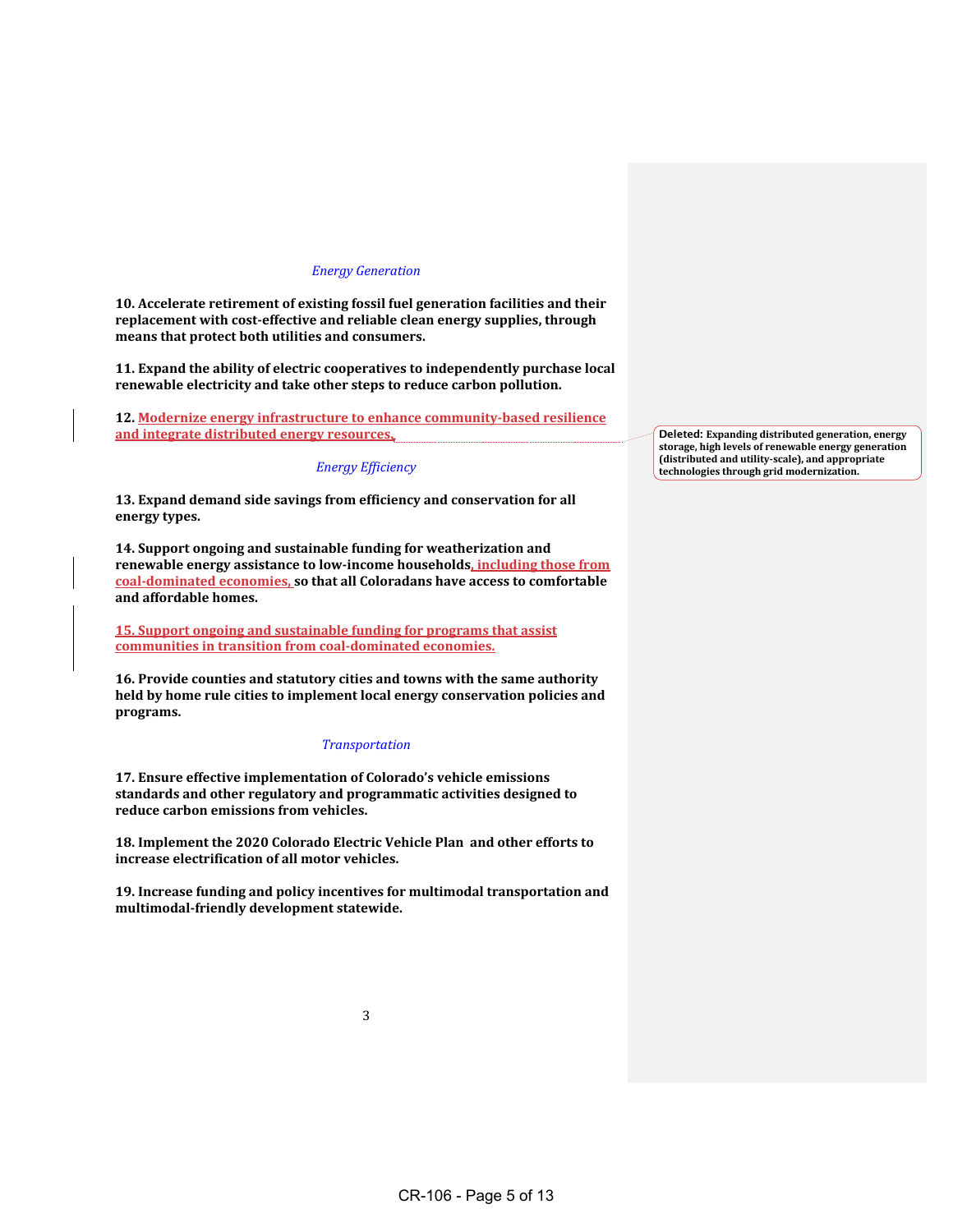**20. Incentivize and select mobility alternatives, including movement of both**  people and goods, based on energy efficiency and environmental costs and **benefits.** 

#### *Fossil Fuel Extraction Activities*

**21.** Expand monitoring and reduction of the full life cycle emissions from fossil fuel extractive industry activities.

#### *Solid Waste Reduction*

22. Grant CDPHE the authority to implement a plan for meeting Colorado's statewide and regional solid waste diversion goals.

23. Reduce the use of disposable/single-use products and promote the reuse of materials, including construction and demolition waste.

24. Foster infrastructure, policies, incentives, and programs for **reuse**, **recycling, and composting.**

#### *General*

**25. Encourage the widespread adoption of telecommuting options and other climate-positive innovations, drawing from the lessons learned during the** coronavirus pandemic, to substantially reduce transportation-related air and **carbon** pollution.

**26. Promote proactive programs and efforts that improve the resilience and**  adaptability of Colorado communities in the face of natural disasters and **other major challenges associated with climate change, including ensuring that disaster stabilization and recovery efforts result in reduced carbon pollution and improved resilience to future disasters.** 

**27.** Optimize the potential for carbon sequestration through regenerative agriculture, improved soil health, and forest management.

**28. Incorporate equity, accessibility, and just transition considerations into**  climate policies and actions.

Deleted:  $\leftarrow$ ¶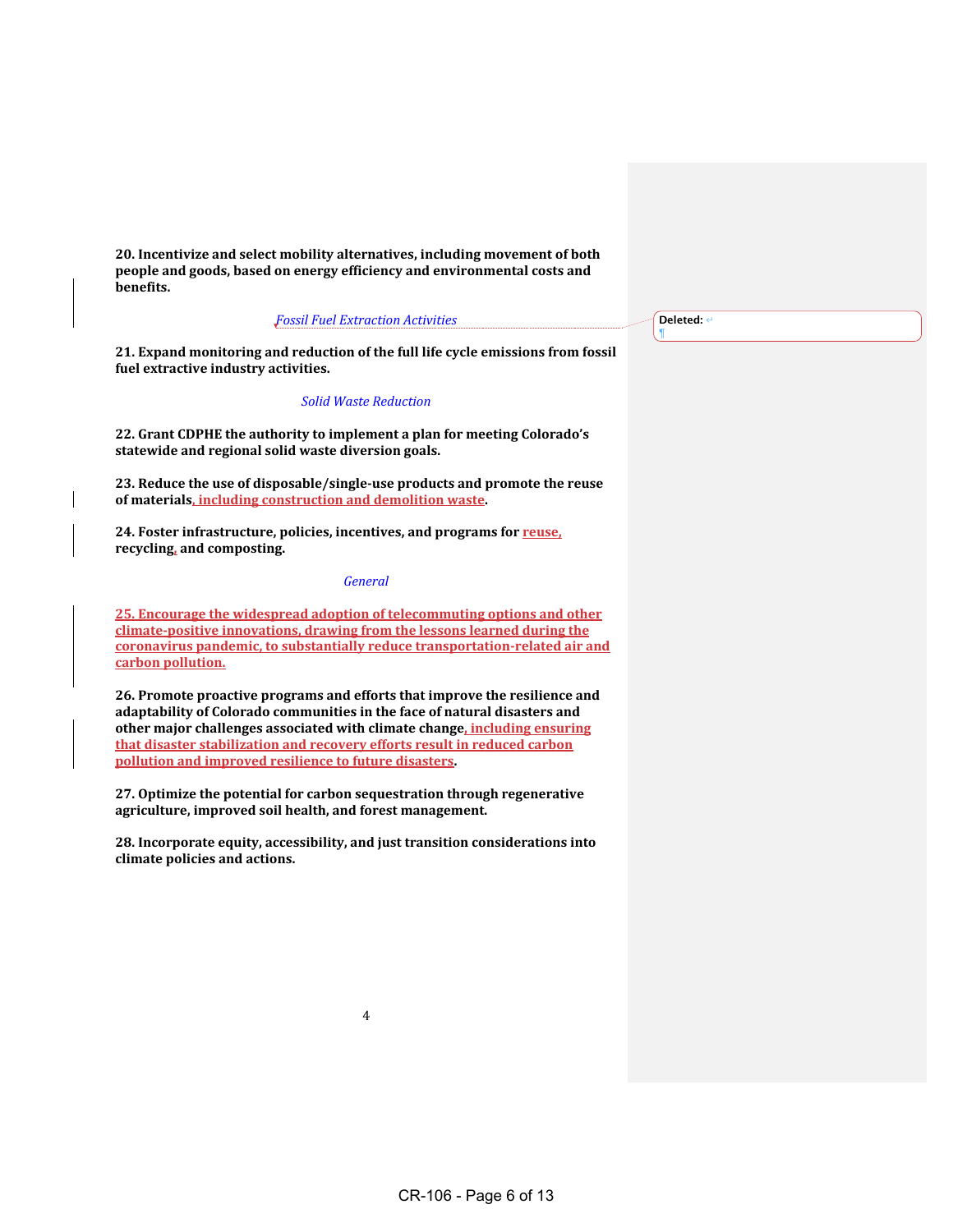**29. Encourage investments that achieve climate-positive solutions<u>, including</u> policies that encourage entities investing public dollars to consider partial or** full divestment as part of their investment strategies.

**30. Maintain protections and authorities currently provided under** environmental laws like the National Environmental Policy Act, the Clean Air Act, and the Clean Water Act.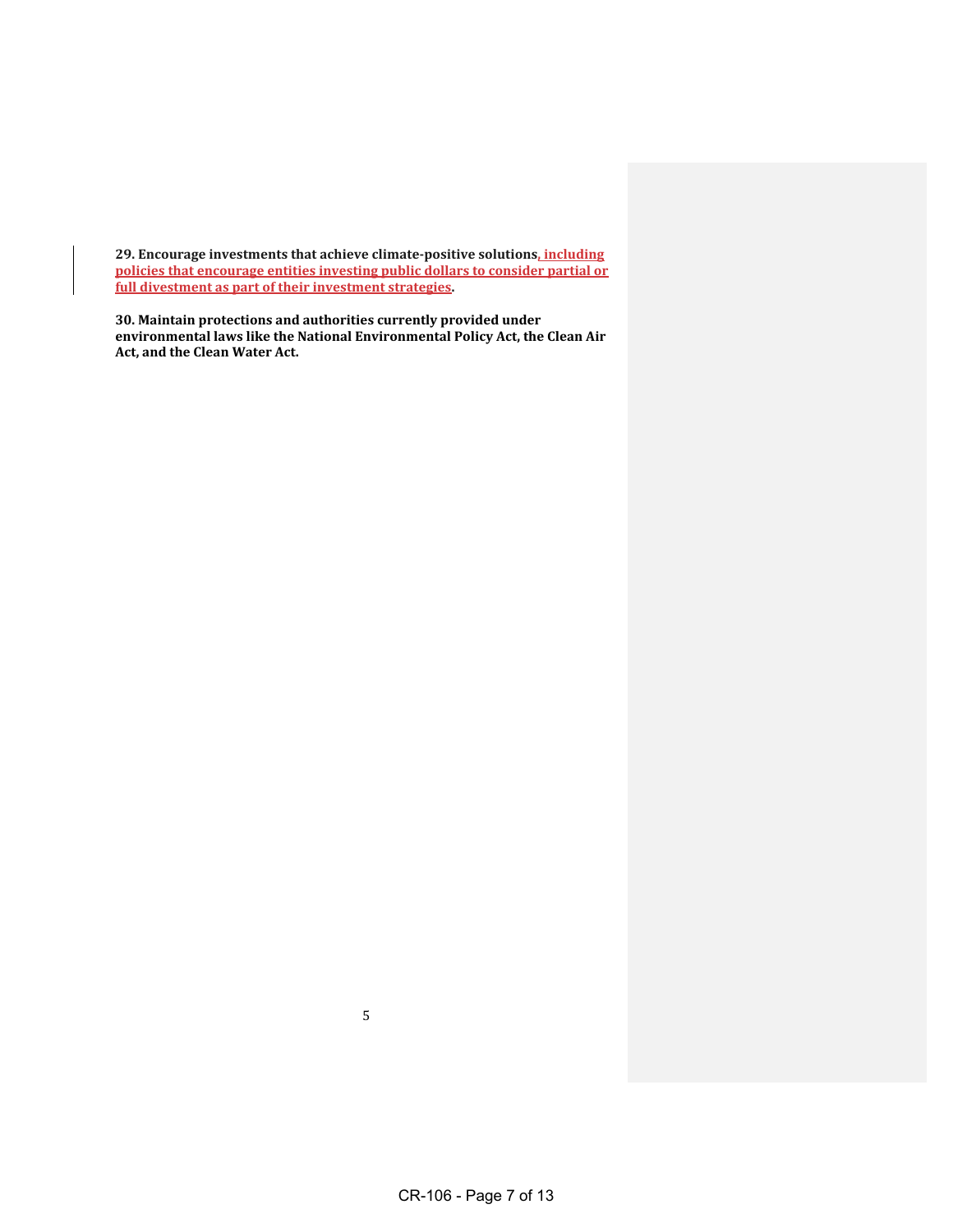# SPONSORED BY: MAYOR LEIGHTY

COUNCILMAN'S RESOLUTION RESOLUTION NO.

No. CR-106 Series of 2020 Series of 2020

# A RESOLUTION SUPPORTING THE UPDATED COLORADO COMMUNITIES FOR CLIMATE ACTION 2020-2021 POLICY STATEMENT

WHEREAS, the Northglenn City Council adopted a Sustainability Plan on September 24, 2018 to promote environmental quality, economic vitality, and social equity for all residents and businesses of Northglenn;

WHEREAS, the Northglenn City Council recognizes that local policies and local action, while critical, will not alone be sufficient to meet our own climate, energy, and sustainability goals, nor will they alone be sufficient to reduce the severity of climate change and its impacts to our community;

WHEREAS, the City of Northglenn, along with 33 other municipalities and counties in Colorado, have joined Colorado Communities for Climate Action ("CC4CA"), a coalition of local governments across the state which advocates for state and federal policies which support clean air, clean water, reduction of fossil fuel consumption and other contributors associated with greenhouse gas emissions;

WHEREAS, an integral part of this system is the adoption of updates to CC4CA's Policy Statement, which guides the coalition's work; and

WHEREAS, the City of Northglenn desires to have an effective voice in the development of statewide energy and greenhouse gas reduction policies.

NOW, THEREFORE, BE IT RESOLVED BY THE CITY COUNCIL OF THE CITY OF NORTHGLENN, COLORADO, THAT:

Section 1. The City of Northglenn supports the attached 2020-2021 update to the Colorado Communities for Climate Action Policy Statement.

DATED at Northglenn, Colorado, this \_\_\_\_ day of \_\_\_\_\_\_\_\_\_\_\_\_\_\_\_\_\_\_\_\_\_\_, 2020.

 $\overline{a}$ 

MEREDITH LEIGHTY Mayor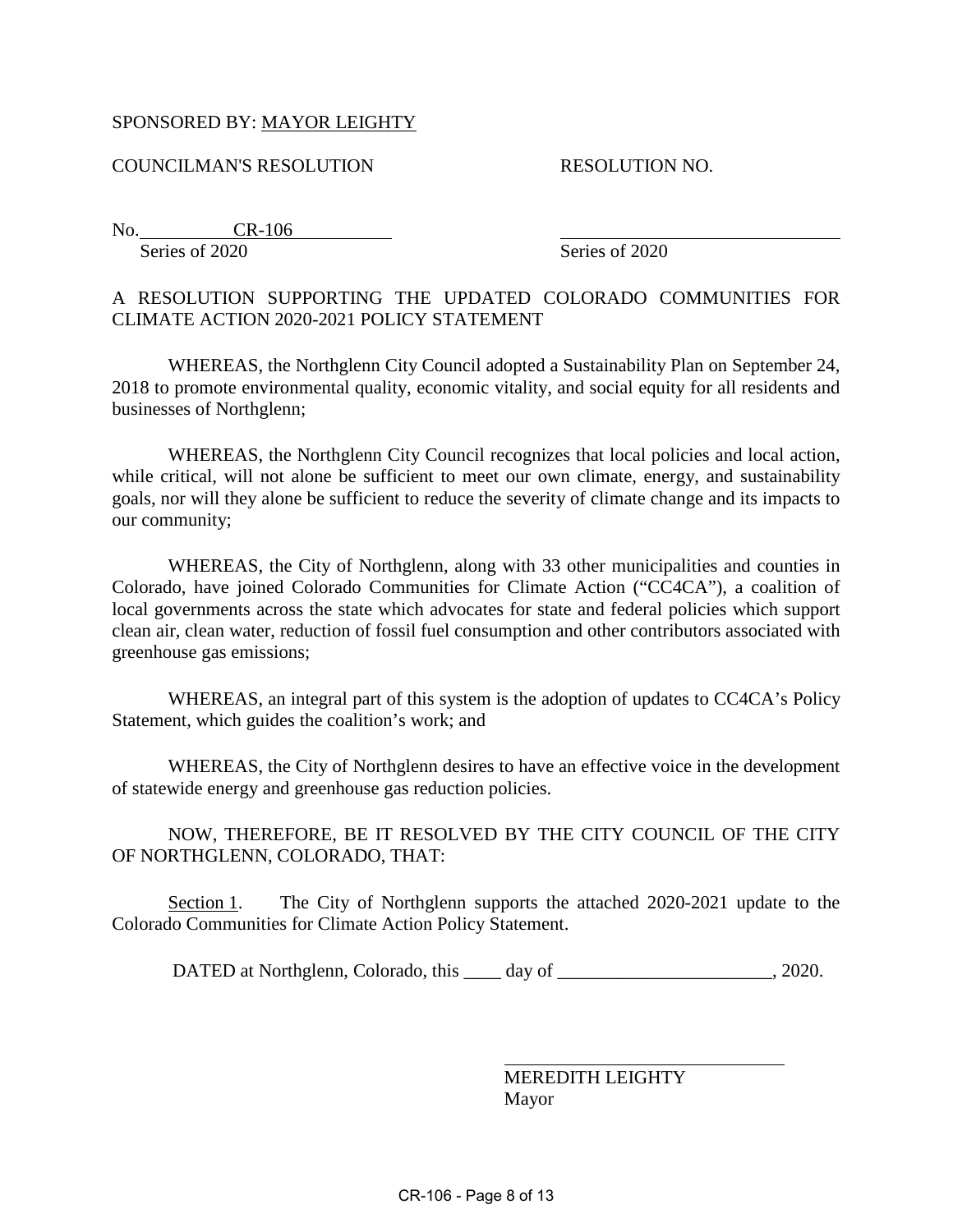ATTEST:

 $\overline{a}$ 

 $\overline{a}$ 

JOHANNA SMALL, CMC City Clerk

APPROVED AS TO FORM:

COREY Y. HOFFMANN City Attorney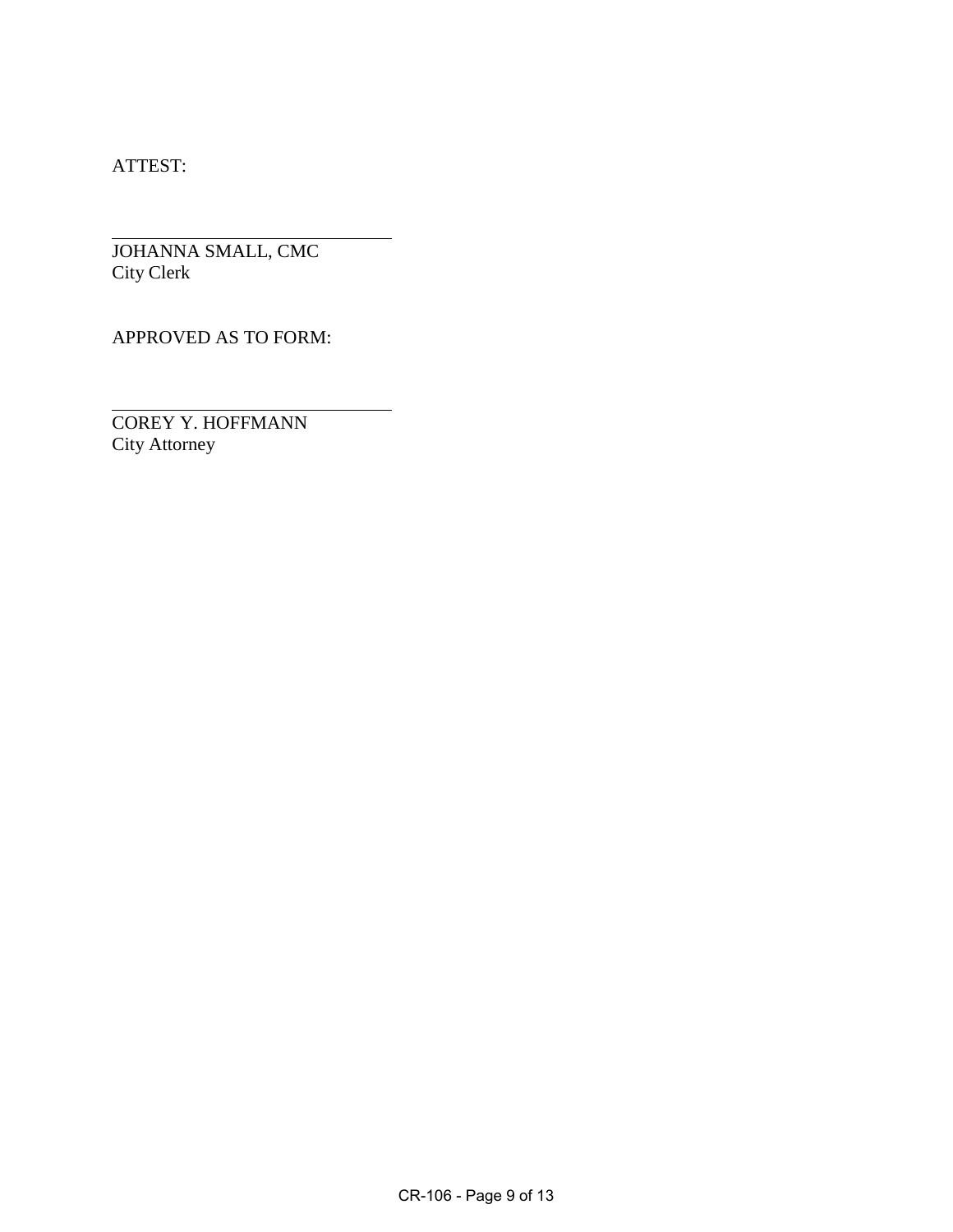

# **CC4CA 2020-2021 Policy Statement Adopted by the Board of Directors on June 19, 2020 For Ratification By Each CC4CA Member Jurisdiction**

Colorado Communities for Climate Action is a coalition of local governments advocating for stronger state and federal climate policy. CC4CA's policy priorities for 2020-2021 reflect unanimous agreement among the coalition members on steps that should be taken at the state and federal level, often in partnership with local governments, to enable Colorado and its communities to lead in protecting the climate.

CC4CA generally focuses on legislative, regulatory, and administrative action, supporting efforts that advance the general policy principles and the detailed policy positions described below, and opposing efforts that would weaken or undermine these principles and positions.

# **General Policy Principles**

The following general principles guide the specific policies that Colorado Communities for Climate Action supports:

Collaboration between state and federal government agencies and Colorado's local governments to advance local climate protection and resilience.

State and federal programs to reduce carbon pollution, including adequate and ongoing funding of those programs.

Analyses, financial incentives, infrastructure, and enabling policies for the development and deployment of clean energy technologies.

Locally driven and designed programs to support communities impacted by the clean energy transformation.

Prioritizing policies that put people at the center of decision-making, minimizing disparities in growing the clean economy, especially for historically marginalized communities, and enhancing equitable outcomes for all.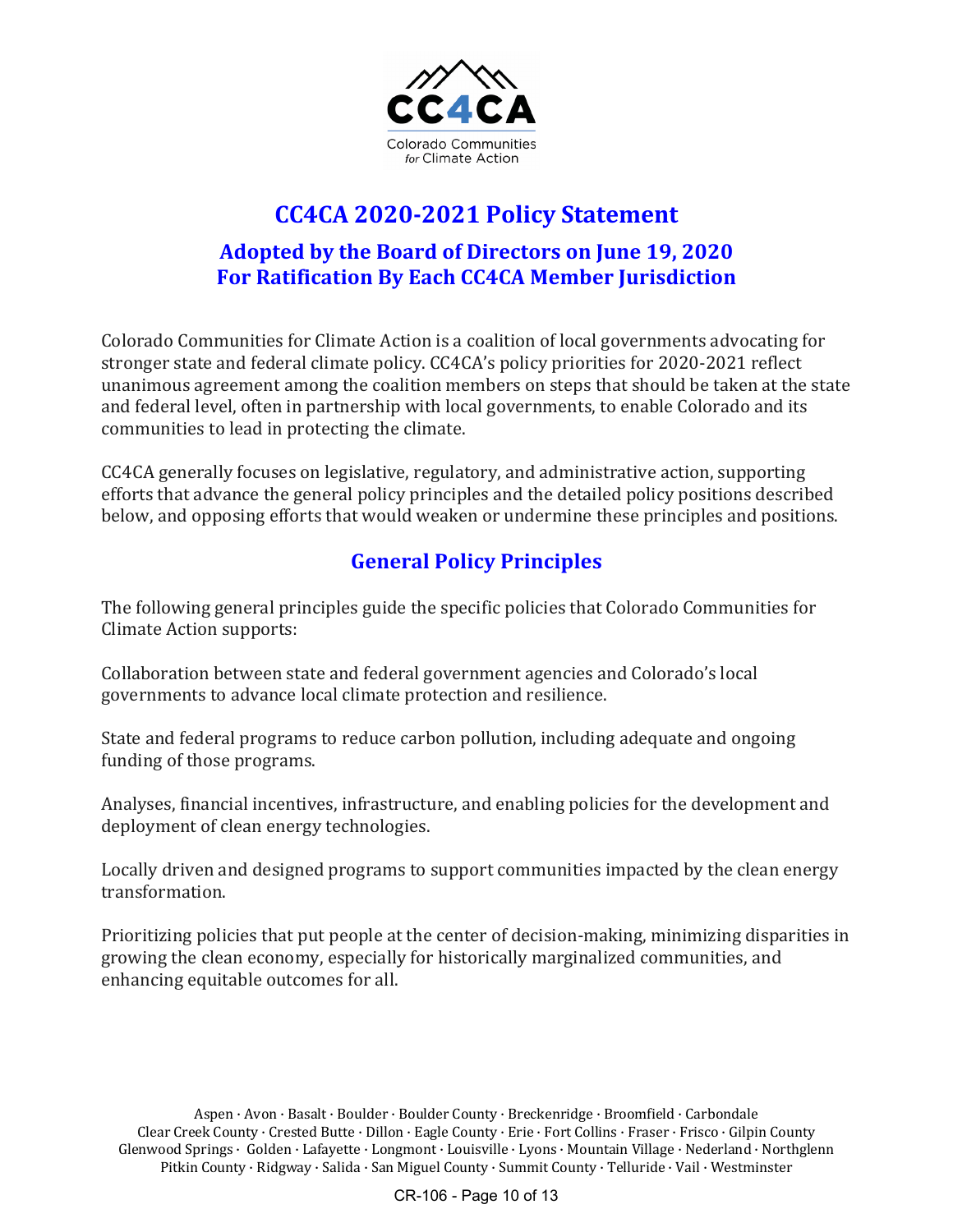# **Policy Positions**

Colorado Communities for Climate Action supports the following policy positions:

# *Statewide Climate Strategies*

**1.** Reduce statewide carbon emissions consistent with or greater than the State of **Colorado's 2019 codified goals.**

**2. Secure accurate, frequent state greenhouse gas inventories and forecasts for Colorado** which are made accessible to local governments and designed to be useful for **stakeholders.** 

**3.** Adopt a comprehensive market-based approach to reduce Colorado's greenhouse gas **emissions that ensures the benefits accrue justly and equitably to impacted communities.**

**4. Expand consideration of the environmental and health costs associated with the use** of fossil fuels in making and implementing climate-related policy.

# *Local Climate Strategies*

**5. Remove barriers and promote opportunities that allow counties and municipalities** to maximize the deployment of local clean energy and climate-related strategies, including resilience-oriented strategies, while promoting affordable, accessible, and equitable delivery of reliable clean energy.

**6.** Enable local governments to obtain the energy use and other data from utilities and state agencies that they need to effectively administer climate and clean energy **programs.**

**7.** Support a comprehensive public process for evaluating retail and wholesale energy **choice options for communities, informed by a broad variety of stakeholders.**

**8.** Support policies that promote the efficient use of energy in buildings.

**9.** Provide for cost-effective and equitable policies, strategies, and practices that enable **and accelerate beneficial electrification, reduce GHG emissions, improve quality of life,**  and make the electric grid more robust and resilient.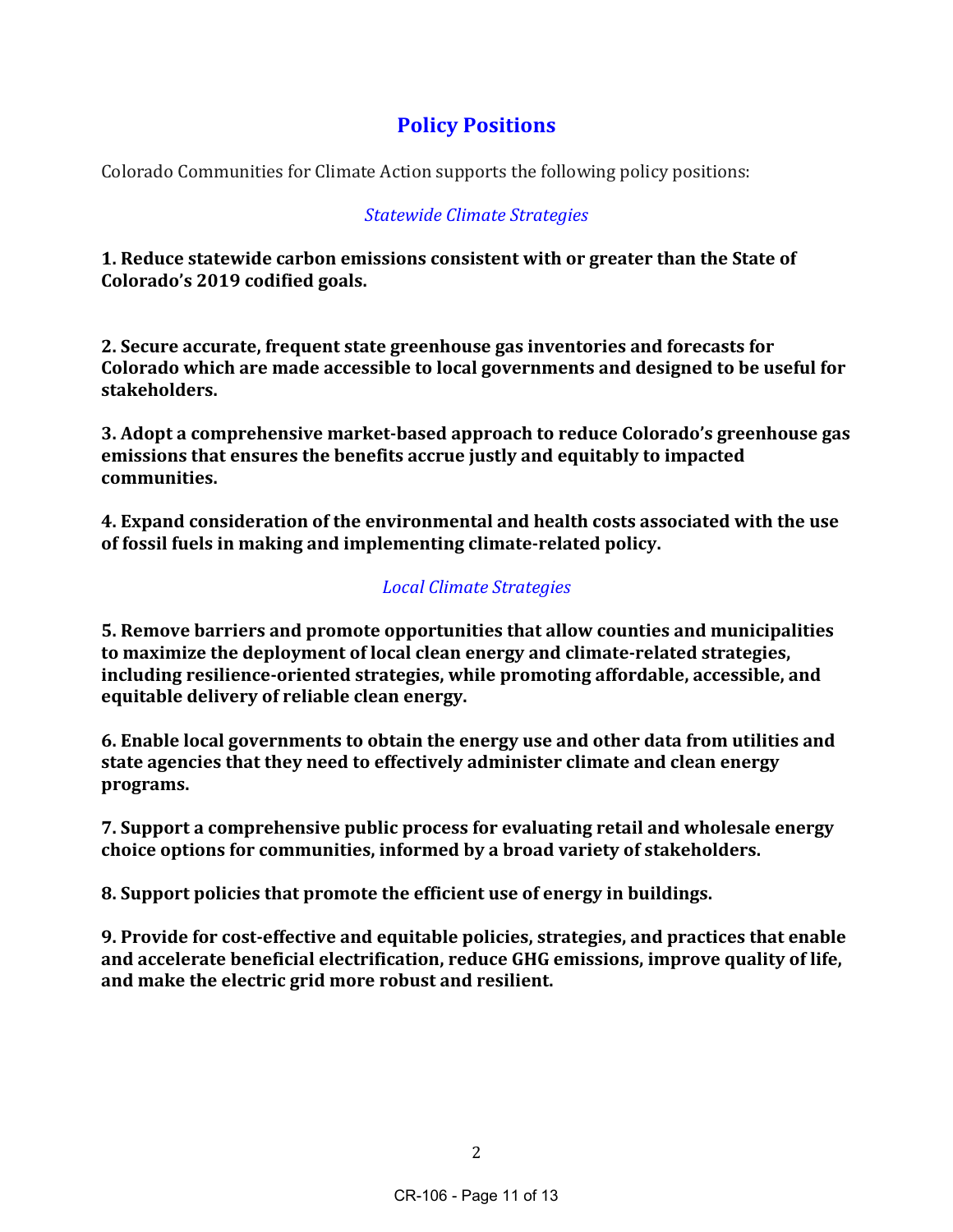# *Energy Generation*

**10.** Accelerate retirement of existing fossil fuel generation facilities and their replacement with cost-effective and reliable clean energy supplies, through means that **protect both utilities and consumers.** 

**11.** Expand the ability of electric cooperatives to independently purchase local renewable electricity and take other steps to reduce carbon pollution.

**12. Modernize energy infrastructure to enhance community-based resilience and integrate distributed energy resources.** 

# *Energy Efficiency*

**13. Expand demand side savings from efficiency and conservation for all energy types.** 

**14.** Support ongoing and sustainable funding for weatherization and renewable energy assistance to low-income households, including those from coal-dominated economies, so that all Coloradans have access to comfortable and affordable homes.

**15. Support ongoing and sustainable funding for programs that assist communities in transition from coal-dominated economies.**

**16. Provide counties and statutory cities and towns with the same authority held by home rule cities to implement local energy conservation policies and programs.** 

# *Transportation*

**17. Ensure effective implementation of Colorado's vehicle emissions standards and** other regulatory and programmatic activities designed to reduce carbon emissions **from vehicles.**

**18. Implement the 2020 Colorado Electric Vehicle Plan and other efforts to increase electrification of all motor vehicles.**

**19. Increase funding and policy incentives for multimodal transportation and multimodal-friendly development statewide.**